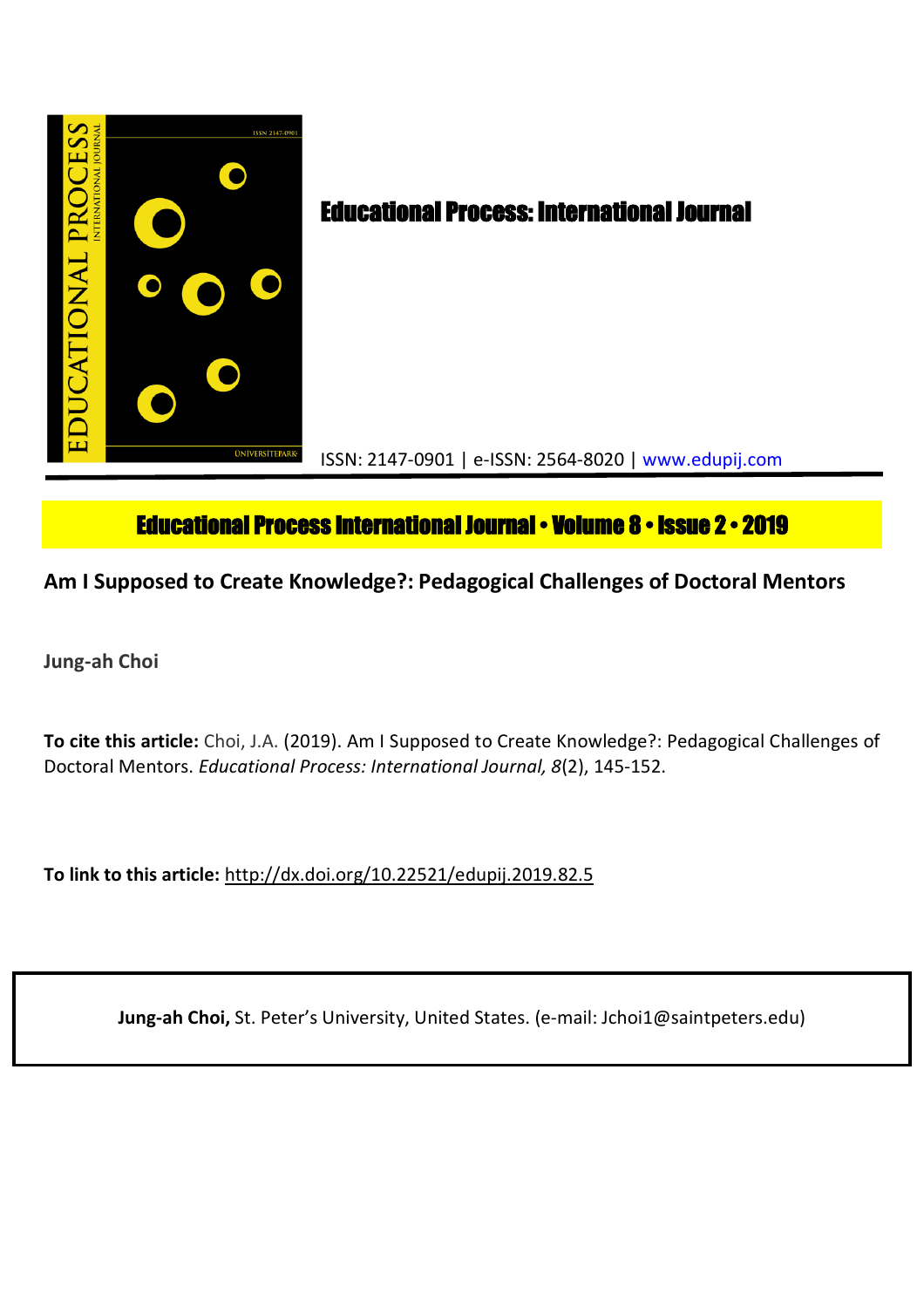## **Am I Supposed to Create Knowledge?: Pedagogical Challenges of Doctoral Mentors**

## JUNG-AH CHOI

### **Abstract**

This paper discusses the nature and characteristics of doctoral dissertation learning and the role of mentor in the dissertation stage. Doctoral level education requires a considerable degree of learner's independent thinking. While independence has been discussed as a personal trait or in relation to the socialization of doctoral education, independence has rarely been discussed as a higher level of cognitive development necessary to create new knowledge. When students transition from a consumer of knowledge to a creator/owner of knowledge, they are required to adopt a new epistemology, i.e., a new way of knowing. How do doctoral advisors/mentors successfully open students to a new way of knowing? This paper addresses the pedagogical foundations of doctoral advising. Drawing on theories of student-centered pedagogy and self-directed learning, this paper attempts to conceptualize the doctoral supervisor's role in the case of doctoral supervision.

**Keywords:** doctoral mentor, knowledge, pedagogical challenges.



………………………………………........….....………………………………...……………

EDUPIJ • ISSN 2147-0901 • e-ISSN 2564-8020 Copyright © 2019 by ÜNİVERSİTEPARK edupij.com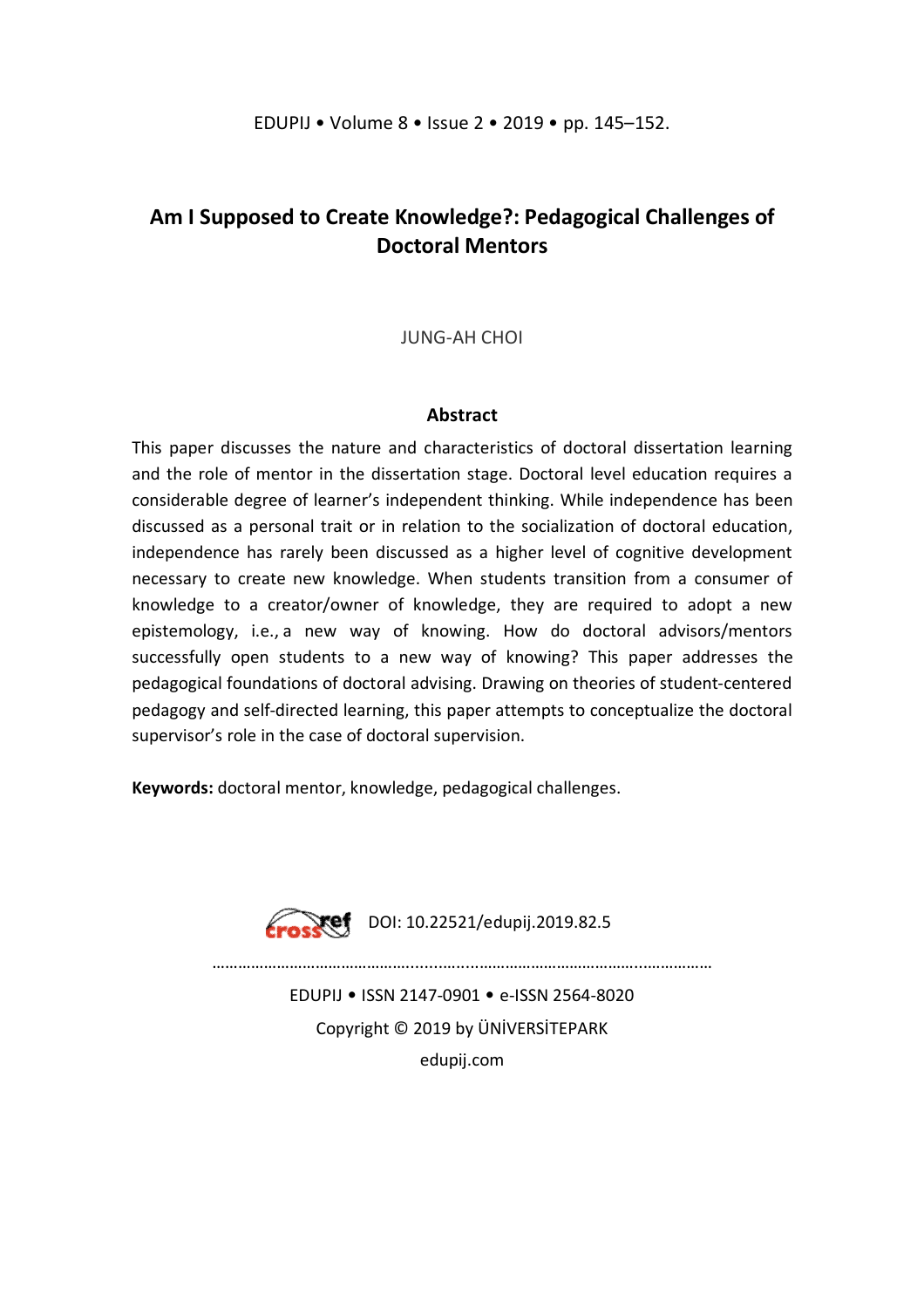#### **Introduction**

When students transition from a consumer of knowledge to a creator/owner of knowledge, they are required to adopt a new epistemology, i.e., a new way of knowing. Consumers of knowledge are typically given reading assignments or writing assignments within a given topic. However, creators of knowledge assign themselves the reading or writing assignment. Intellectual autonomy and independence is a critical goal of doctoral education. How do doctoral advisors/mentors successfully open students up to a new way of knowing? It is a daunting task to teach how to cultivate the ability to think independently and creatively. While independence has been discussed as a personal trait or in relation to the socialization of doctoral education (Baker, Pifer, & Flemion, 2013; Gardner, 2008; Lee, 2008), independence has rarely been discussed as a higher level of cognitive development necessary to create a new knowledge.

In U.S. doctoral programs, doctoral students undergo two phases: a Dependent stage (Stage 1) and an Independent stage (Stage 2) (Golde & Dore, 2001). In the Dependent stage, students take courses or undertake guided research with faculty mentors; whereas, in the Independent stage, students engage in self-directed, independent learning. Stage 1 is defined as teacher control and Stage 2 as learner control (Baker et al., 2013; Lovitts, 2005). Research on the transition between the stages has focused on the students' struggle to achieve independence (Baker & Pifer, 2011; Baker et al., 2013; Lovitts, 2005). Lovitts (2005) stated that in Stage 2, students go through a level of transformation in their relationship with knowledge and the relationship with their mentor, because the transition occurs from a passive adoption of the existing scholarship to the creation of new/original knowledge. A new mode of thinking such as messy thinking, working through uncertainty, thinking beyond what is considered "safe," and venturing into new ideas, should be employed in Stage 2. Doctoral students who are used to learning and being tested face huge challenges in this new learning environment (Felder & Brent, 1996; Raddon, Raby, & Sharpe, 2009). This paper addresses the pedagogical foundations of doctoral advising for Stage 2 students. Drawing on theories of student-centered pedagogy and self-directed learning, this paper attempts to conceptualize the mentor's role in the case of doctoral supervision.

#### *Theoretical Framework*

Differentiated from the concept of "pedagogy," "andragogy" was proposed by Knowles (1968/1980) as a means of conceptualizing the characteristics of adult learning such as independent thinking, self-directed learning, and a less structured environment. The learning situation of Stage 2 in doctoral education shares many adult education theories that have a premise that learners are self-motivated, independent, autonomous, self-managed, and intrinsically motivated. The principle of andragogy is well utilized in Stage 2 doctoral learning, because most doctoral students are self-motivated, self-directed learners who are able to conduct learner-centered education (Houle, 1996). Grow (1991) classified the degree of a learner's self-directedness in four levels: dependent – interested – involved – selfdirected; and characterized doctoral dissertation as the self-directed stage, the most directed stage. Obviously, the dissertation stage exemplifies self-directed learning because it is the learner who makes decisions regarding objectives, sequence, strategies, and evaluation.

Although self-directed learning is a necessary condition in order to create knowledge, self-directed learners are not necessarily equipped with the skill that creates new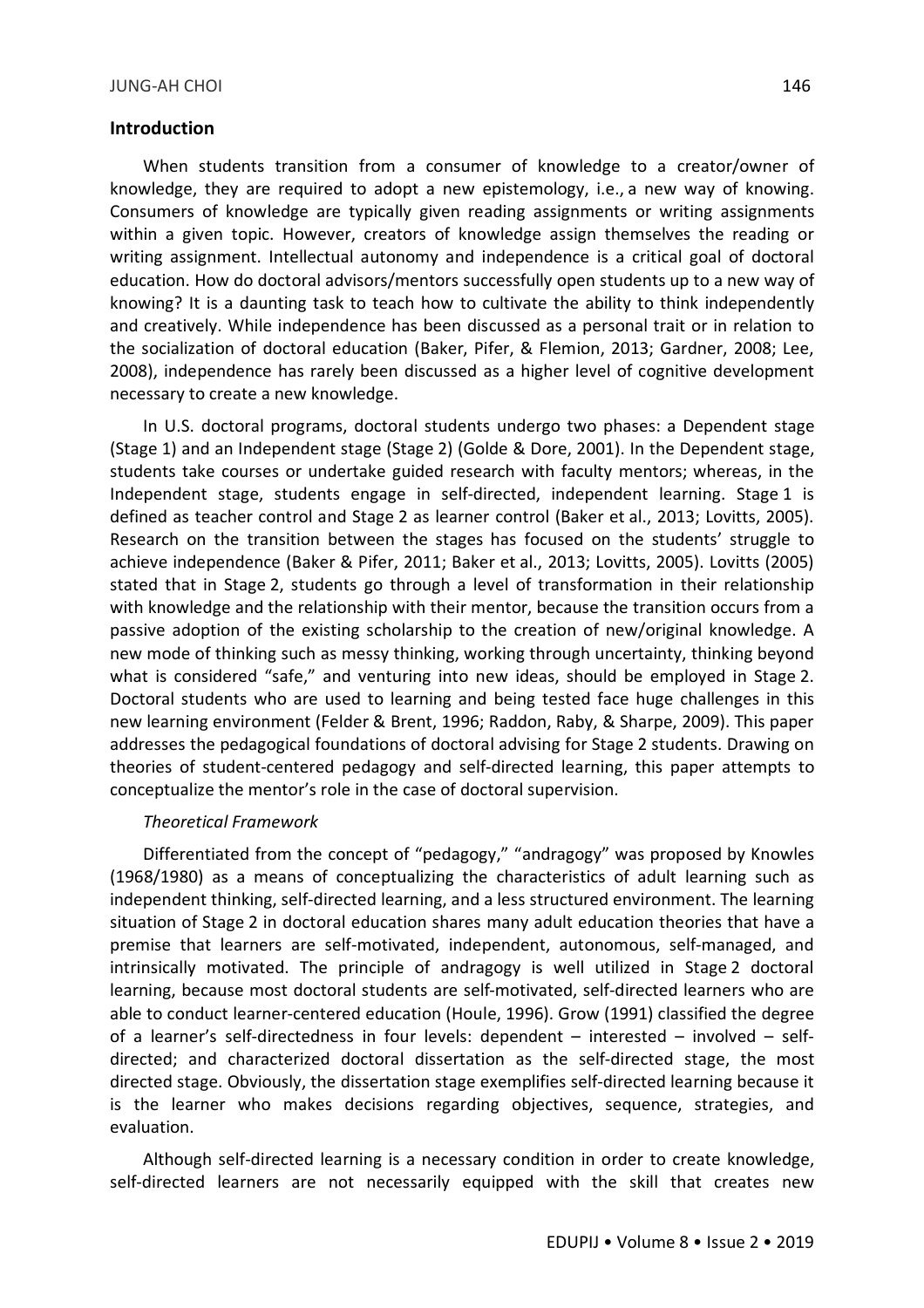#### JUNG-AH CHOI 147

knowledge. In other words, even if a learner can achieve a high level of personal autonomy with a strong motivation, they can still fail to carry out self-driven inquiry, a necessary skill for the doctoral dissertation stage. The literature on self-directed learning fails to address the learner's relationship with knowledge. Arguably, self-directed learning is complemented by the principle of student-centered pedagogy in this regard. Student-centered pedagogy provides a more elaborated framework to propose a pedagogical model for doctoral education. Weimer (2009) proposed that student-centered pedagogy entails students' active involvement of knowledge, sense of ownership of knowledge, capability of self-evaluation, and the role of the teacher as side-stepper.

The content and structure of dissertation supervision is pedagogically aligned with the principle of student-centered education. Dissertation is inquiry-based problem-solving learning, requiring what adult development literature calls "post-formal thinking" (Commons, Richards, & Armon, 1984). Also, dissertation supervision is practiced in the oneon-one context, where the uniqueness of the individual is taken into account. This learning condition is suitable for student-centered pedagogy, as student-centered pedagogy is hard to implement within the group-setting classroom where content is determined by an instructor (Simon, 1999). Based on Weimer's (2002) five pillars of learner-centered pedagogy, i.e., 1) Balance of power, 2) Function of content, 3) Role of teacher, 4) Responsibility of learning, and 5) Purpose of evaluation, Wright (2009) described innovative college teaching and argued that student-centered pedagogy is a model for higher education pedagogy. This paper expands on Wright's work by applying the five pillars of student-centered pedagogy to dissertation supervising.

### *Situating My Experience: Method/Data*

Doctoral education varies depending on institutional policies and practices, as well as the program's expectations. My experience is situated within the context of an Ed. D program in a U.S. higher education institution where I supervise Stage 2 students. In the program, students are required to conduct an original social science research with empirical data collection and analysis. The first phase of the program consists of two years' course work, and upon successful completion of candidacy exams, students start to conduct research where they formulate a research question, design the research, engage in critical analysis of the existing literature, and analyze the data. The supervisor/mentor is assigned in consultation with the student based on matched research interests. The role of the supervisor, or what my department calls the "mentor," is, broadly speaking, to help students successfully complete their dissertation, which includes: helping determine a topic, providing emotional support, monitoring students' progress, helping them to navigate different committee member's expectations, and coaching on intrapersonal strategies of how to manage time/stress (Delamont, Parry, & Atkinson, 1998; Pearson & Brew, 2002; Turner & Thompson, 1993; Vilkinas, 2008). In addition, socializing doctoral students into the scholarly community, i.e., academia, is an important role: teaching how to present at an academic conference, how to publish, and how to network (Anderson & Anderson, 2012). I have mentored 20+ students, most of whom I have interacted with during their coursework stage. I have incorporated the principles of student-centered pedagogy. My experiences of dissertation supervision will be narrated below based on the five pillars of student-centered pedagogy.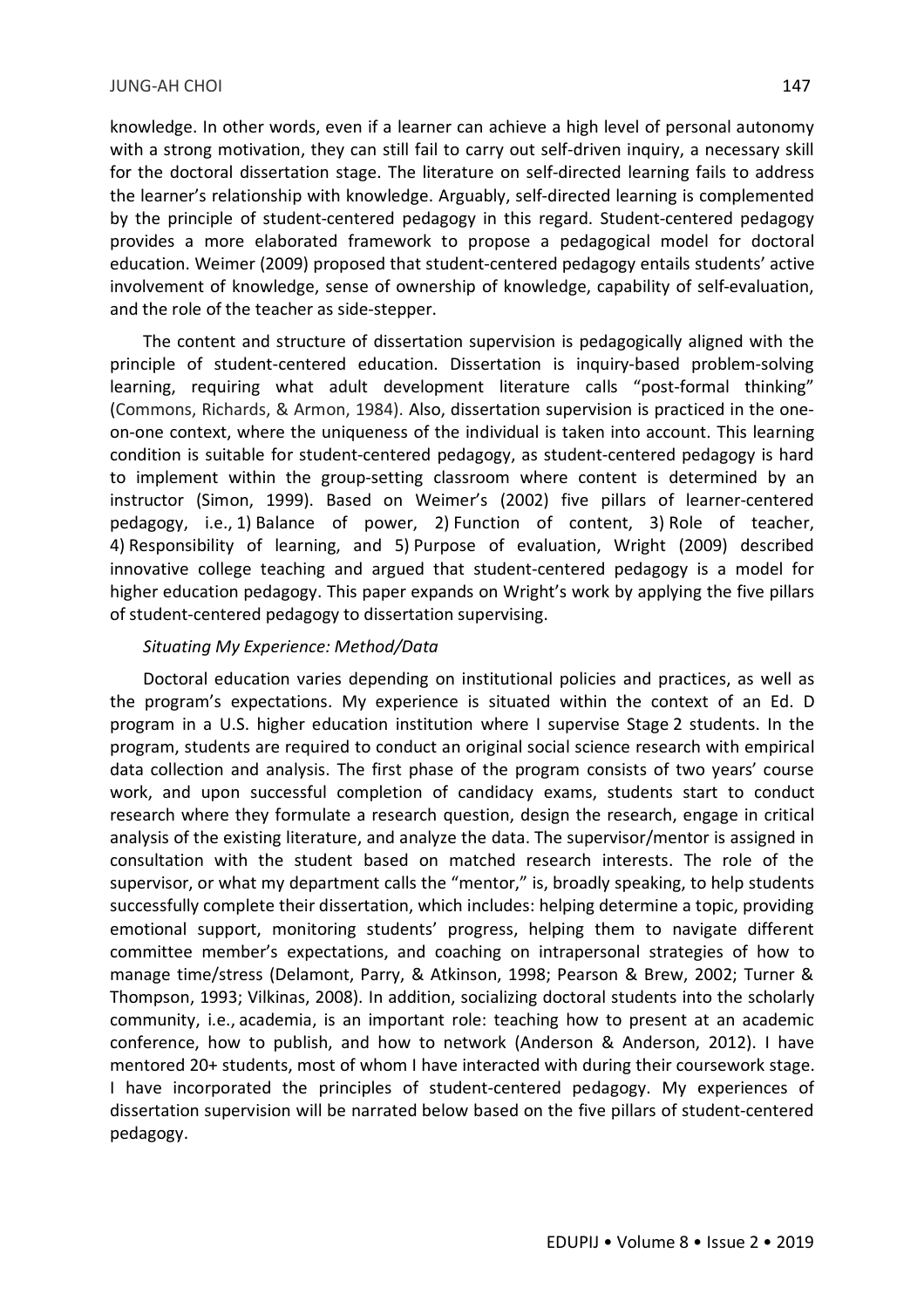#### *Dissertation Mentoring in Light of Student-Centered Pedagogy*

*First: Balance of power*. After the coursework and candidacy exam up until the oral defense, it is the student that takes charge over the learning process. Unlike traditional teaching settings where teachers have power over the content of knowledge, Stage 2 learning is characterized by shared power between the student and the mentor, which is the key component of student-centered pedagogy. Mentors do not teach a subject matter, but cultivate the ability for independent thinking. Meetings are initiated and led often by the student. Students, except for a few, expect me to guide, not dictate or impose, them through their dissertation process. This is similar to Grow's (1991) characterization of selfdirected learners, who use experts, institutions, and other resources to pursue their own goals. In dissertation research, the journey in search of an answer is collaborative, and mentors serve as what Halse and Malfroy (2010) call "learning alliance."

Mentors do not directly exert power, as they do not determine the grade. Although technically there are a group of faculty called a "dissertation committee" who determine the Pass or Fail grade, it is the student who is capable enough to practically assess the quality of their own paper. This process is similar to what the research (Ahn & Class, 2011) shows: students in an undergraduate psychology class can construct their own exam questions by generating exam questions to test analysis and synthesis of Piaget's theory.

This practice of power sharing does not mean that mentors do not a have a higher level of knowledge than students. Although power is shared in dissertation supervision, mentors have professional authority which is grounded in their professional expertise. Mentors have the authority to be able to provide proper guidance and to facilitate students' learning. This guidance occurs typically by providing further reading materials or constructive feedback. Also, mentors are equipped with what Halse and Malfroy (2010) call "contextual expertise," where mentors are able to guide students through how to write a genre of academic writing and how to observe the university's requirements of candidacy.

*Second: Content*. The content of the course in learning in Stage 2 is determined collaboratively between the student and the mentor, and constantly negotiated toward the completion of the dissertation. Typically, topic selection is a challenging task for doctoral students and the area where they need the most guidance. Some have brought their topic and questions early in their journey; whereas, some have experienced a hard time posing their research questions. The topic-searching stage is best characterized by interested or involved learning in Grow's (1991) spectrum of "dependent," "interested," "involved," and "self-directed." Teaching "interested" or "involved" stage learners can be still directive, not completely student-centered. However, the mentor's role is not to impose or give a topic to students. It is the mentor's job to tie the subject to the learner's interest in order that they are ready to move on to self-exploration.

Although some students feel overwhelmed by the task of posing their own question(s), most students feel empowered and excited about the idea of investigating their own area of interest. Some students find searching for their deep-seated, soul searching interest liberating and even therapeutic in the way to discover the undiscovered self, which is a key aspect of student-centered pedagogy: the student controlling the content. Once a topic is decided upon, students immerse themselves in the existing literature in the disciplinary community. During this phase, students rarely contact me for help. Students typically review dozens of relevant research articles, and engage in affirming, expanding, critiquing, or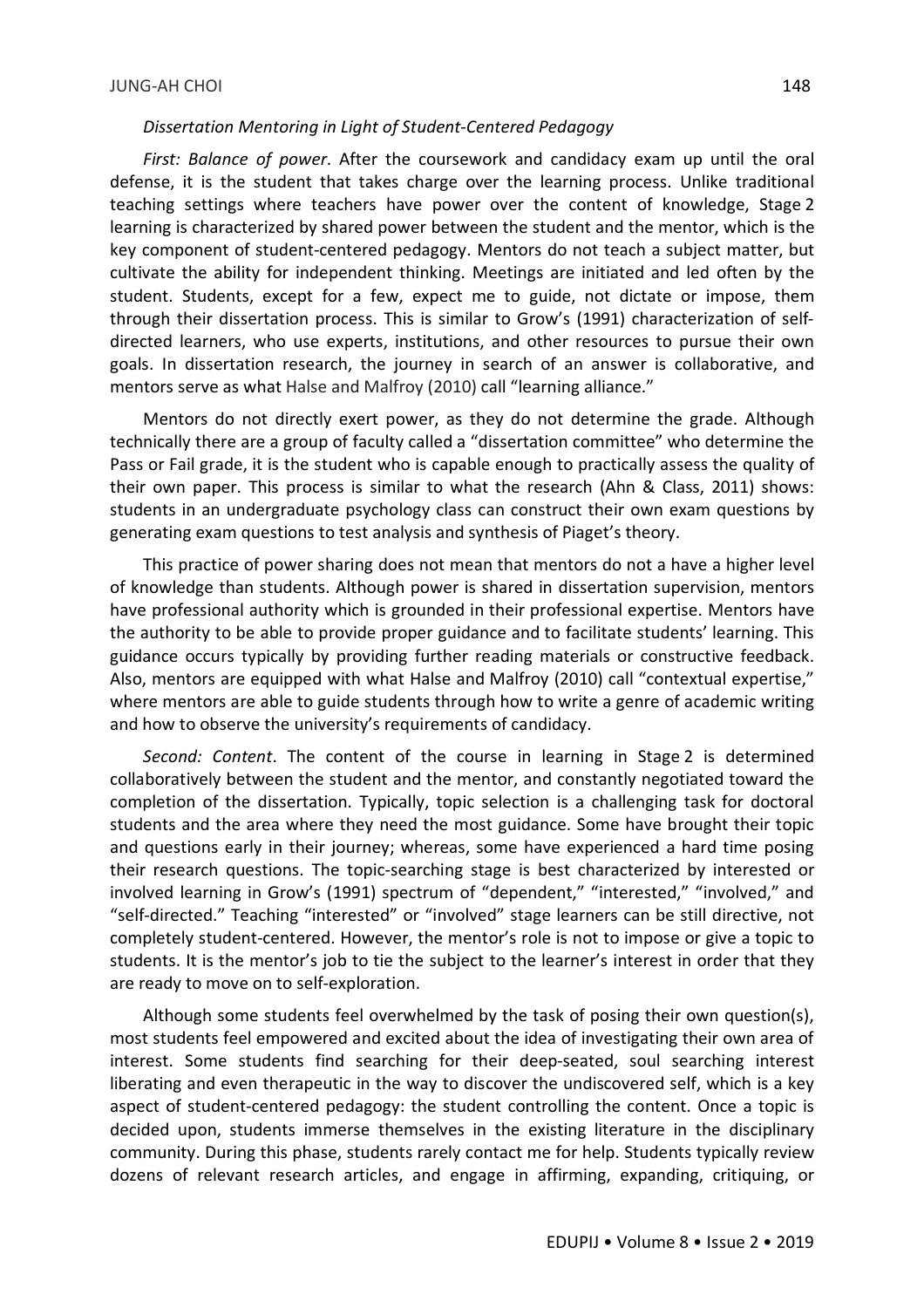disputing the previous scholars. Making sense of their personal interest in the context of the scholarly community provides students with an opportunity to rethink, modify, revise, or revamp their research question.

While the literature review phase is more independent, designing the research requires considerable consultation with the mentor. Many students of mine frequently check with me if their chosen method is appropriate or even feasible. Even students who have a full grasp of social science methodologies often need to consult with me. While students decide on the most suitable methods, the decision is not mechanical. Through the process of designing their research, students constantly engage in self-reflection on their research question and on their self, which of course reflects the student-centered pedagogy.

*Third: Teacher's Role*. Student-centered pedagogy views the teacher's role as minimal interference, as someone who guides students through the process. In student-centered pedagogy, the teacher rarely deposits any knowledge for learners to memorize or digest, but facilitates the learner's learning as a side-stepper. When students consult with me, I remain as side-stepper. When my students asked for guidance for determining their topic, I ask back what their interests are or passion, and introduce a journal or two which contains a wealth of exemplary research around the student's area of interest. In this task, my job is not to give a topic to the student, but to facilitate their self-thinking. The teachers role as facilitator is similar to the teacher's role in Freire's critical pedagogy. Mentors have to follow the student's inquiry throughout the journey in order to provide constructive feedback (Brown, Daly, & Leong, 2009).

Mentors' emotional support is important. During a long and arduous journey of dissertation writing, students often feel frustrated, anxious, and overwhelmed, and throughout that journey they need emotional support. One student, in my experience, broke down and cried, saying to me that she felt that her inquiry did not go anywhere, and she would like to start all over. Another student had trouble accessing the data she wanted, and felt as if she had to start all over by changing the topic. Some frustrations come from students' own inability to progress, and some frustrations come from their skepticism of achieving a doctoral degree. Several research studies in the literature have stressed the importance of a mentor's emotional support, as intellectual growth is not separated from emotional growth. However, tension between the professional role as an academic and the personal role as emotional supporter can also sometimes occur (Lee, 2008). When students become personally sufficiently attached to their mentor to share their personal life such as family-related problems of illness, death, or depression, this bond forces the mentors' professional role into ambiguous territory.

*Fourth: Responsibility of Learning*. For an overwhelming majority of doctoral students, writing a dissertation is their first concrete research experience, and the first experience of persistently engaging in intense intellectual activity. Many find this journey empowering and inspiring, although at the same time extremely arduous, but are willing to take ownership of their knowledge acquisition. Where does this sense of ownership come from? It comes from the fact that the research questions are intimately tied to their personal self. Dissertation research starts with a single burning question in which the learner has some emotional investment. The cognitive and affective domains of learning are inseparable. In fact, many doctoral students pick a topic that stems from personal experience. For example, one student who was interested in the faculty's racial awareness shared her personal story of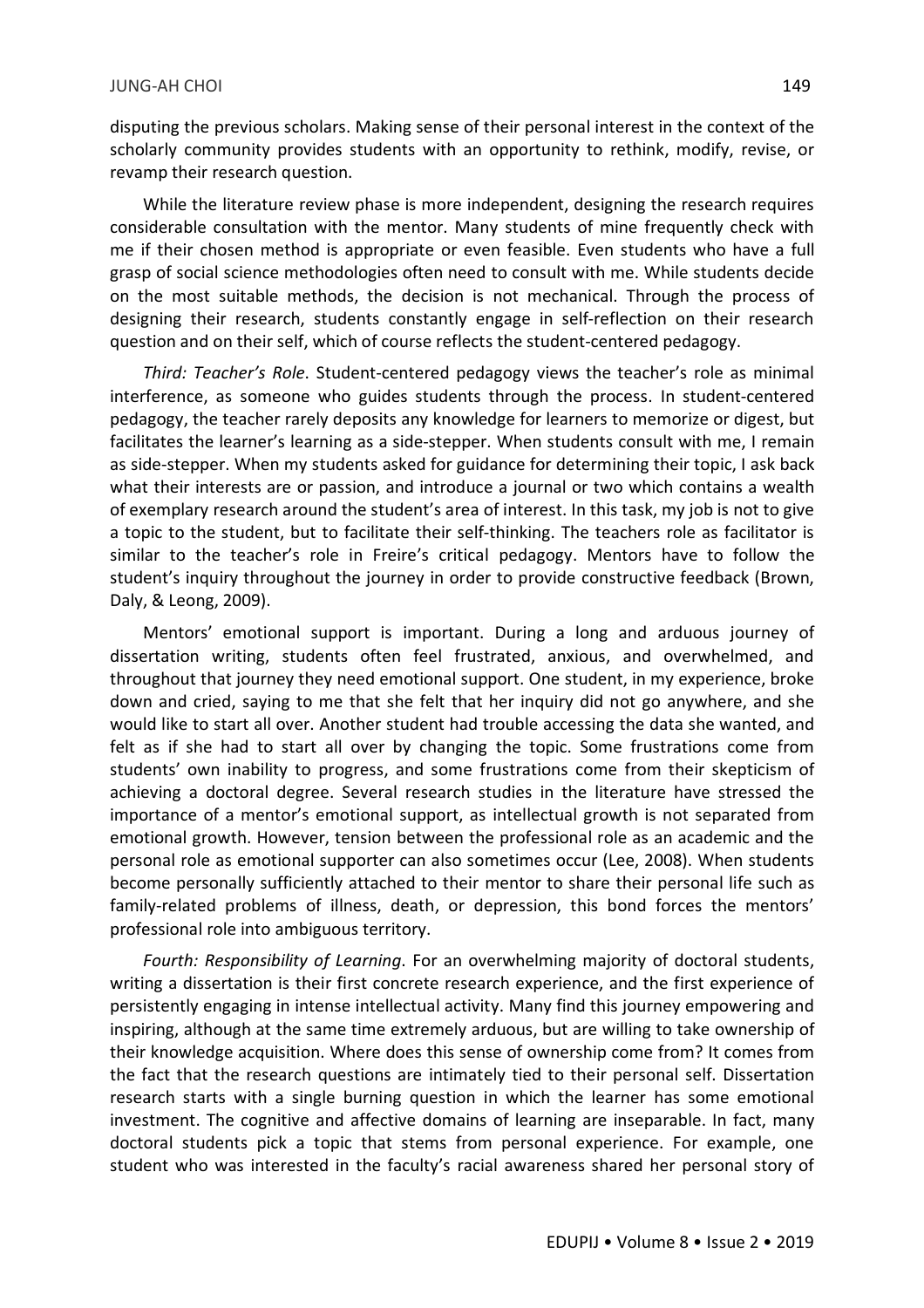how she was disturbed by the many racially unaware faculty members around her, and her troubled mind compelled her to investigate the topic academically. Another student, who researched about single-mother students, shared her personal story that she herself was a single mother, hence her passion for the topic. Such students tend to commit themselves to their research, as if research is a means to quenching their thirst for knowledge or action.

The fact that a learner's research is driven by their own personal interest provides the epistemological backbone of student-centered pedagogy. Starting from their intrinsic interest, the learner engages in problem-solving inquiry. Their interest can spread to a new area, which then in turn leads to another new area, and so on and so forth until the learner solves the problem. For example, a student of mine who researched minority students in college stumbled upon the concept of cultural racism, and started digging into the concept, and devoured relevant readings. She found the journey liberating, and felt she had finally found her passion. In this mechanism, learning is not forced or externally motivated. Learners are actively involved in their own learning and naturally take on responsibility for their learning. Learning happens as a natural instinct, so they are willing to that extra mile to find resources and, where necessary, help.

*Fifth: Evaluation*. Self-evaluation is the cornerstone of student-centered education. It would not be a truly student-centered pedagogy if students' knowledge was evaluated according to the standards and expectations of teachers. In the case of dissertation supervision, a sense of self-scrutiny is gradually developed. At the beginning stage, students frequently ask for expectations to be set by their mentor and then work to meet the expected format. However, as students' own investigation seasons, and they become experts of their particular area of study, they rely less and less on the mentor's expectations and become more and more independent as a result. More often, students in fact become more knowledgeable than their mentor in their particular area of research. They become better versed at the relevant literature, and better able to handle the data. This is especially relevant when a student conducts an ethnographic fieldwork, as it is the student who has the full grasp of the context under which the study is conducted. Mentors are often intellectually challenged by their students. In the interviews conducted by Halse and Malfroy (2010), one interviewee said that the principal joy of doctoral supervision was the opportunity to advance their own scholarly expertise.

Dissertation-writing students are often equipped with insider insight. In many cases, students are able to reject their mentor's comments or suggestions in a constructive way. When they receive comments and suggestions from their mentor, they are able to discuss which comments should be incorporated and which to reject, and which do not make sense and why. They engage in constant monitoring and examining of their own progress. They share their self-evaluative feelings, such as "I don't feel good about my writing," "I did not make good progress," or "I am not happy with my writing."

#### *Pedagogical Challenges of Doctoral Mentors*

Are all doctoral students willing and able to engage in student-centered learning? In my experience, some students are ready to undertake independent thinking or meta-cognitive activity, and to use their mentor to their advantage. However, others are naïve enough to believe that they are expected to just follow certain procedures, i.e., step-by-step instruction assigned by their mentor. Once they realize they are unable to handle meta-cognitive mental activities, they become overwhelmed and some end up blaming their supervisor/mentor.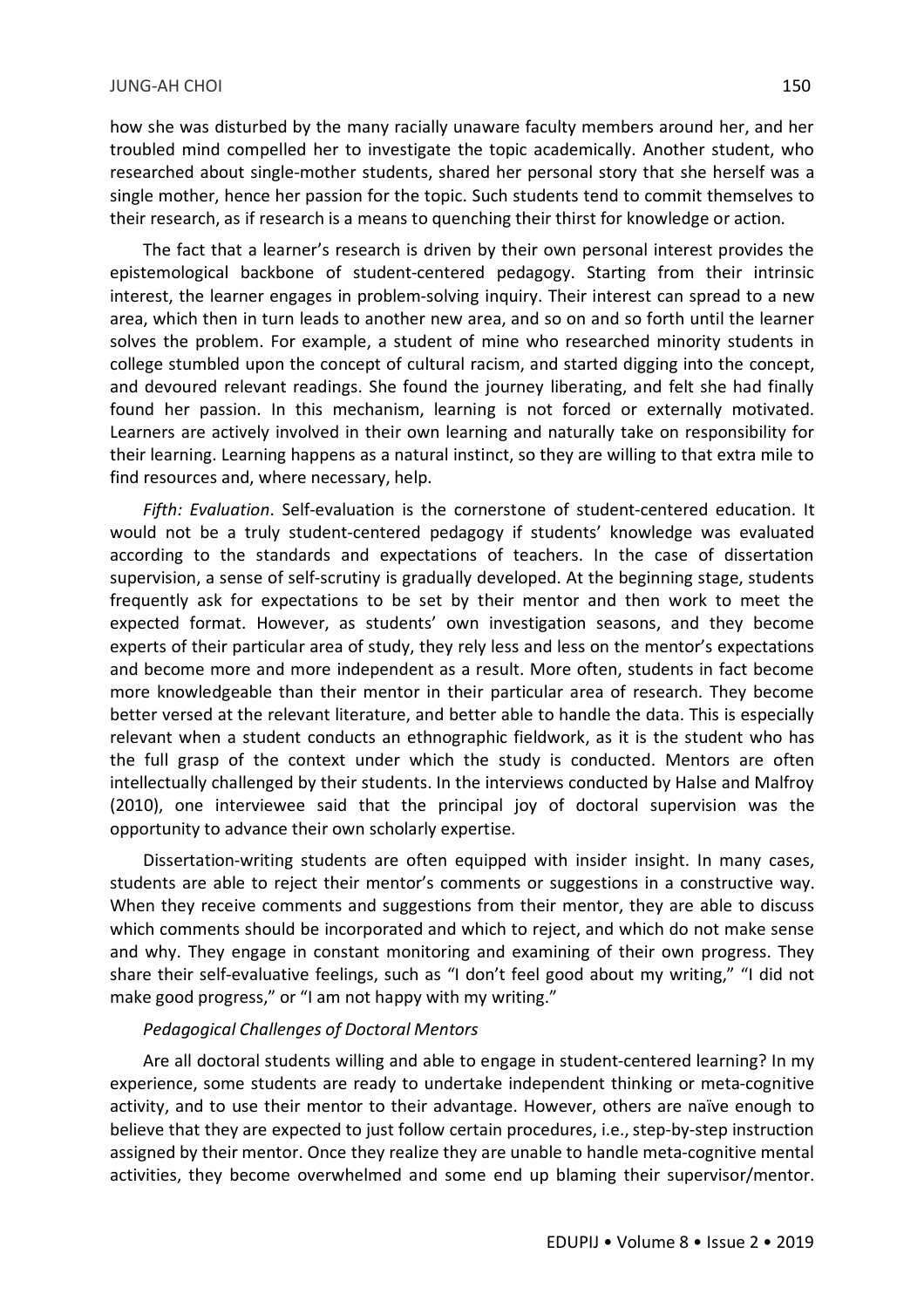This occurs because of a mismatch between their expectation and the nature of the study: They perhaps did not sufficiently realize or comprehend that dissertation research involves independent higher-order thinking.

Independent thinking is required at almost every step of a dissertation, so it is vital that faculty help students transition to independent thinking (Gardner, 2008). It is also important for students to be rightly informed of the nature of research work at the doctoral level. When students do not reach the intellectual maturity and readiness to engage in such higher-order thinking, mentorship backfires. For example, some students have asked me to choose a research topic for them, and others have asked me to generate a list of articles for them to read. Some have shown me an annotated bibliography and then asked me how to convert it to a synthesis of the literature, whilst some have even brought raw interview data to me and asked me to come up with themes. When I explained that these are all aspects of their job as researchers, some have become upset, complaining that I am not "helping" them. Some struggle in mastering the necessary concepts of the research community (e.g., statistical knowledge), and some have a hard time comprehending the methodological foundational knowledge of research. As Evan and Pearson (1999) stated, doctoral supervisors should serve as gate-keepers to ensure that their students are sufficiently qualified to carry out independent thinking.

It is not only readiness but the level of commitment that matters in the effectiveness of student-centered pedagogy. The level of commitment to their research varies depending on the student's motive for pursuing a doctoral degree. Some entered the program just as a requirement of job advancement or as a qualification for a prospective new job. When students' motivation for research comes from such external factors, they tend to do the minimal requirements, just for completion of the degree program. Students driven by intrinsic motivation tend to more seriously engage in the production of knowledge. In the former case of students, it can be hard to implement student-centered pedagogy.

Student-centered pedagogy is based on a radically different epistemological assumption than the traditional instructional condition. Knowledge is not to acquired by a learner, but is utilized by learners on their own intellectual quest. It is a liberating and empowering way to deeply engage with knowledge. It is not clear from my experience at what point independent thinking is fostered. Is that something that mentors can foster *during* the doctoral journey, or is that a prerequisite skill that students should bring to the doctoral program? More empirical research is needed to figure out the specific strategies of fostering, and what exactly helps students achieve intellectual autonomy.

## **References**

- Ahn, R., & Class, M. (2011). Student-centered pedagogy: Co-construction of knowledge through student-generated midterm exams. *International Journal of Teaching and Learning in Higher Education, 23*(2), 269-281.
- Anderson, S., & Anderson, B. (2012). Preparation and socialisation of the education professoriate: Narratives of doctoral student-instructors. *International Journal of Teaching and Learning in Higher Education*, *24*(2), 239-251.
- Baker, V. L., & Pifer, M. J. (2011). The role of relationships in the transition from doctoral student to independent scholar. *Studies in Continuing Education*, *33*(1), 5-17.